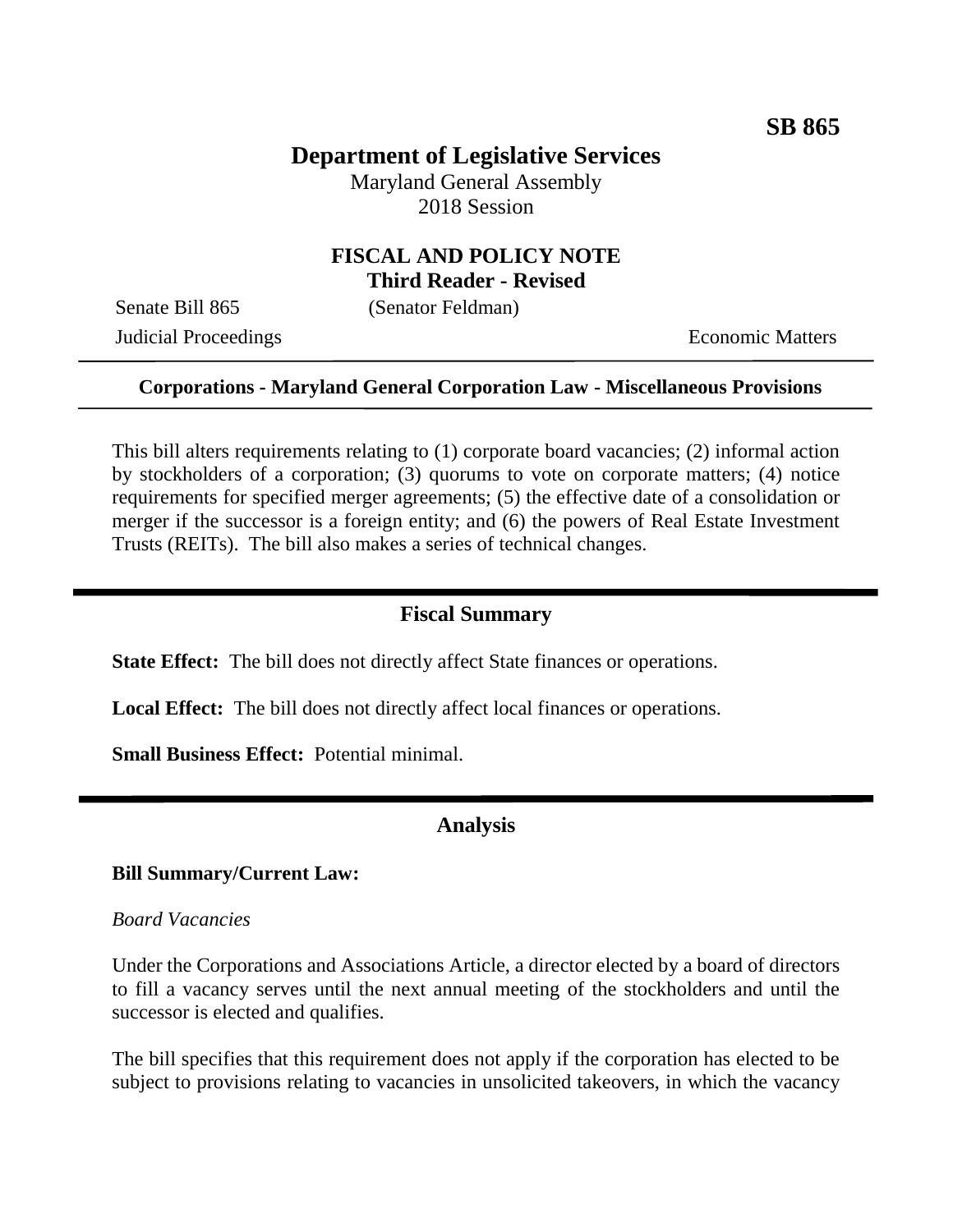results from an increase in the size of the board of directors or the death, resignation, or removal of a director. In such cases, a vacancy may be filled only by the affirmative vote of a majority of the remaining directors, even if the remaining members do not constitute a quorum. A director elected to fill a vacancy holds the office for the remainder of the full term of the class of directors in which the vacancy occurred and until a successor is elected and qualifies.

## *Stockholder Informal Action*

Under current law, the holders of any *class* of stock, *other than common stock* entitled to vote generally in the election of directors, may take action or consent to any action by delivering a consent in writing or by electronic transmission of the stockholders entitled to cast at least the minimum number of votes that would be necessary to authorize or take the action *at a stockholders meeting* if the corporation gives notice of the action to *each holder of the class of stock* up to 10 days after the effective time of the action.

Additionally, under current law, the *holders of common stock* entitled to vote generally in the election of directors may take action or consent to any action by delivering a consent in writing or by electronic transmission of the stockholders entitled to cast at least the minimum number of votes that are necessary to authorize or take the action *at a stockholders meeting* if the corporation gives notice of the action up to 10 days after the effective date of the action to *each holder of the class of common stock* and to each stockholder who, if the action had been taken at a meeting, would have been entitled to notice of the meeting.

The bill clarifies that (1) the references to common stock also refer to *series* of common stock; (2) the references to class of stock refer to *shares* of the class; and (3) the references to stockholders meetings refer to meetings at which *all stockholders entitled to vote* on the action were present and voted.

## *Quorum Requirements*

Under current law, if two or more classes of stock are entitled to vote separately on a matter that requires approval by two-thirds of all the votes entitled to be cast, the matter must be approved by two-thirds of all the votes of each class.

The bill specifies that in such cases, the matter must be approved by two-thirds of all the votes of each class *or series entitled to vote on the matter*.